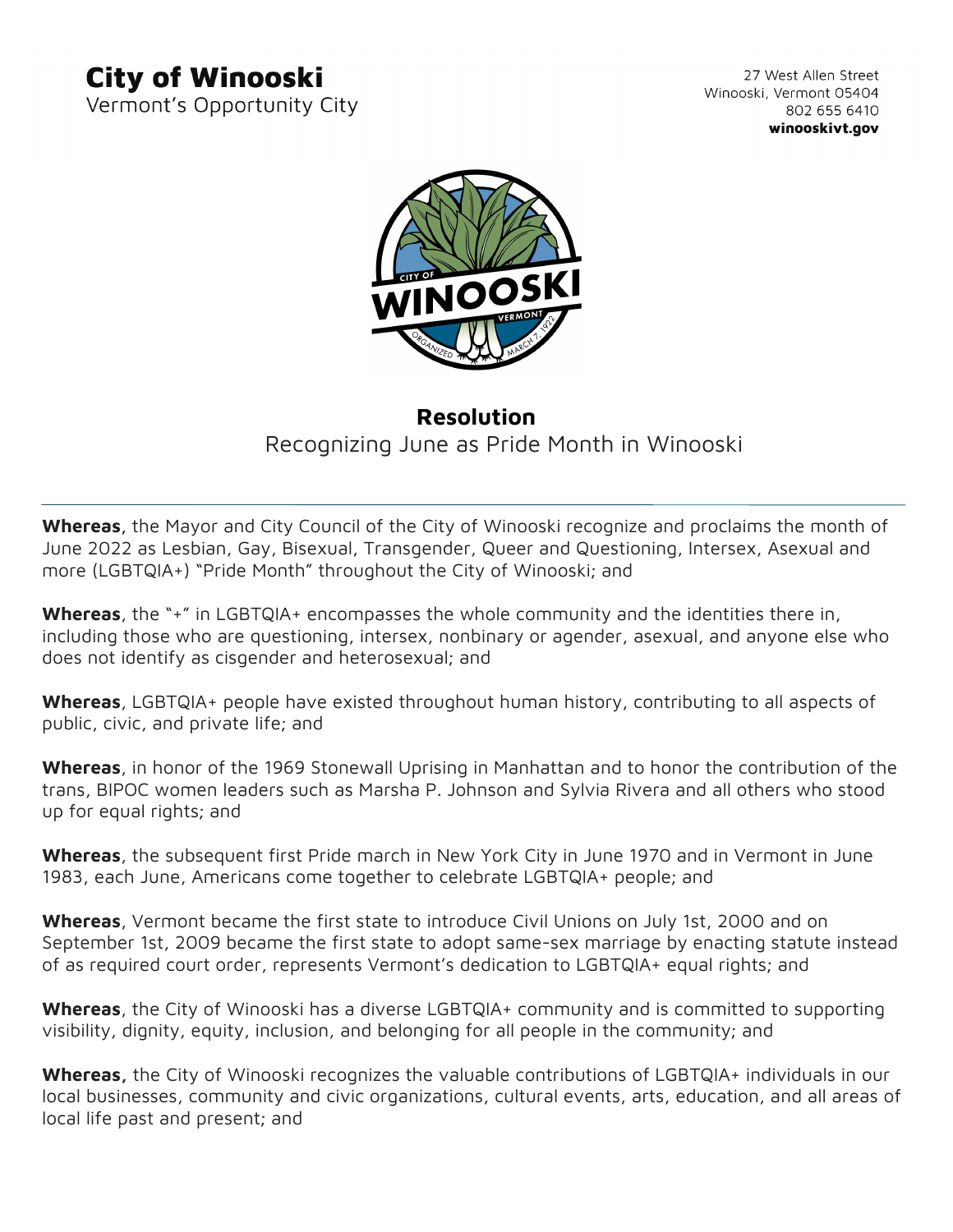## **City of Winooski**

Vermont's Opportunity City

**Whereas**, the City of Winooski observes June as a time to celebrate our dynamic LGBTQIA+ community, raise awareness of quality services, and foster a dialogue to promote healthy, safe, inclusive, and prosperous school climates and communities for all; and

**Whereas**, while society at large increasingly supports LGBTQIA+ equality, it is essential to acknowledge that the need for education and awareness remains vital to end discrimination and prejudice and continued advancement of equal rights; and

**Whereas**, celebrating Pride Month influences awareness and provides support and advocacy for Winooski's LGBTQIA+ community, and is an opportunity to take action and engage in dialogue to strengthen alliances, build acceptance, and advance equal rights; and

**Whereas**, because of the acts of courage of the millions who came out and spoke out to demand justice, and of those who quietly toiled and pushed for progress, our country has made great strides in recognizing what these brave individuals long knew to be true in their hearts - that no person should be judged by anything but the content of their character; and

**Now, therefore be it resolved**, that the Mayor and City Council of the City of Winooski recognize June as "Lesbian, Gay, Bisexual, Transgender, Queer and Questioning, Intersex, Asexual, and more (LGBTQIA+) Pride Month" in the City of Winooski to inspire equity, create alliances, celebrate diversity, and establish safe environments in our schools and communities throughout the City.

**Be it further resolved**, that the Mayor and City Council of the City of Winooski fully supports the rights, freedoms, and equal treatment of lesbian, gay, bisexual, transgender, queer, questioning, intersex, and asexual people; and to unequivocally show this support will continue to fly the Progress Pride Flag in the Winooski Rotary.

Affirmative Vote:

\_\_\_\_\_\_\_\_\_\_\_\_\_\_\_\_\_\_\_\_\_\_\_\_\_\_

\_\_\_\_\_\_\_\_\_\_\_\_\_\_\_\_\_\_\_\_\_\_\_\_\_\_

\_\_\_\_\_\_\_\_\_\_\_\_\_\_\_\_\_\_\_\_\_\_\_\_\_\_

\_\_\_\_\_\_\_\_\_\_\_\_\_\_\_\_\_\_\_\_\_\_\_\_\_\_

\_\_\_\_\_\_\_\_\_\_\_\_\_\_\_\_\_\_\_\_\_\_\_\_\_\_ Mayor

Councilor

Councilor

Councilor

Councilor